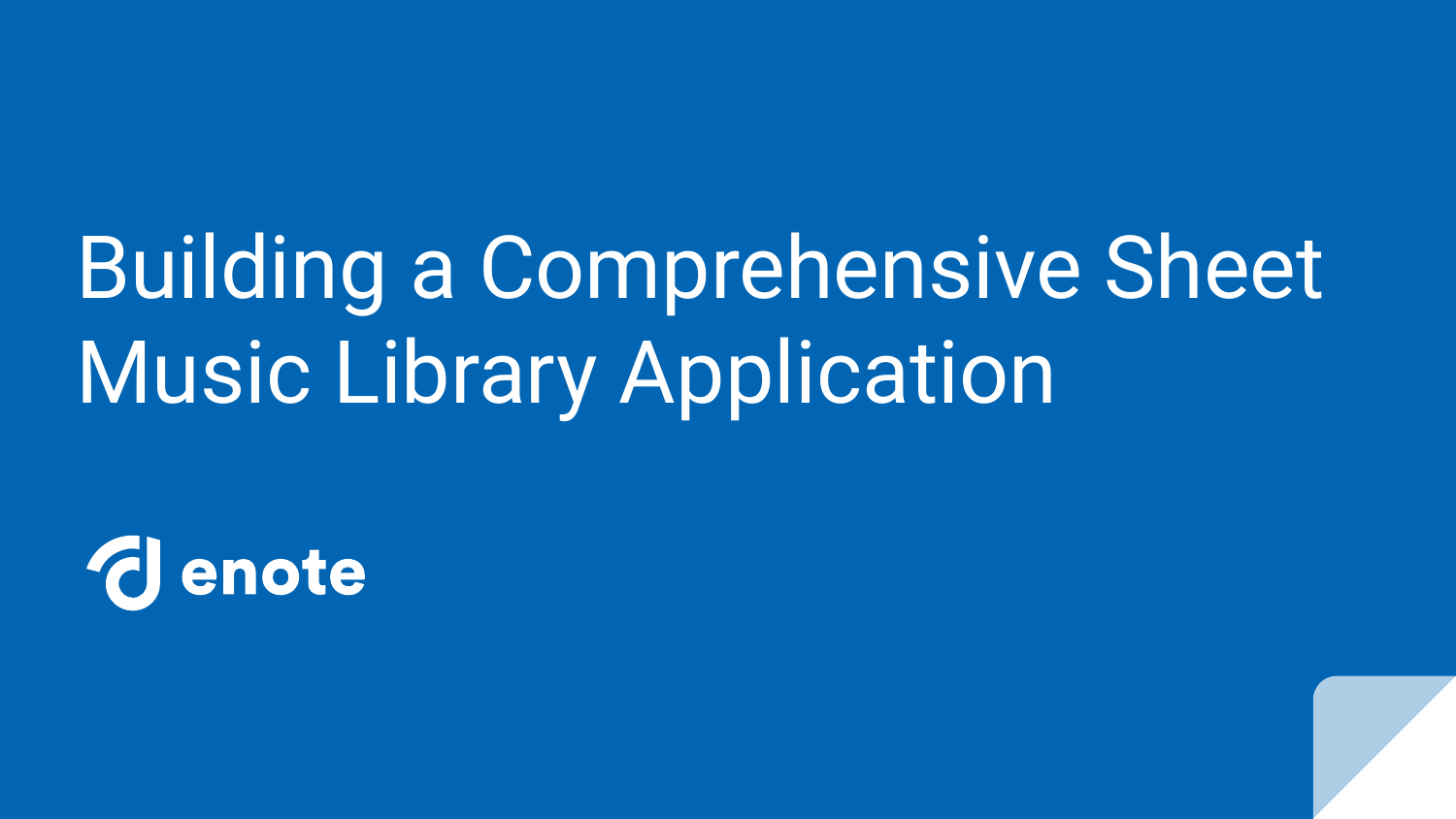# Digitization of Sheet Music



- Many aspects of our live have become digital in the last decades
- Music scores have become digital in many aspects too:
	- Software for typesetting beautiful music scores (MuseScore, Finale, Sibelius, Dorico)
	- Software for digitizing paper-based music scores
	- Digital libraries for accessing a large number of music scores
- But musicians have no consistent and easy access to completely digital (encoded) scores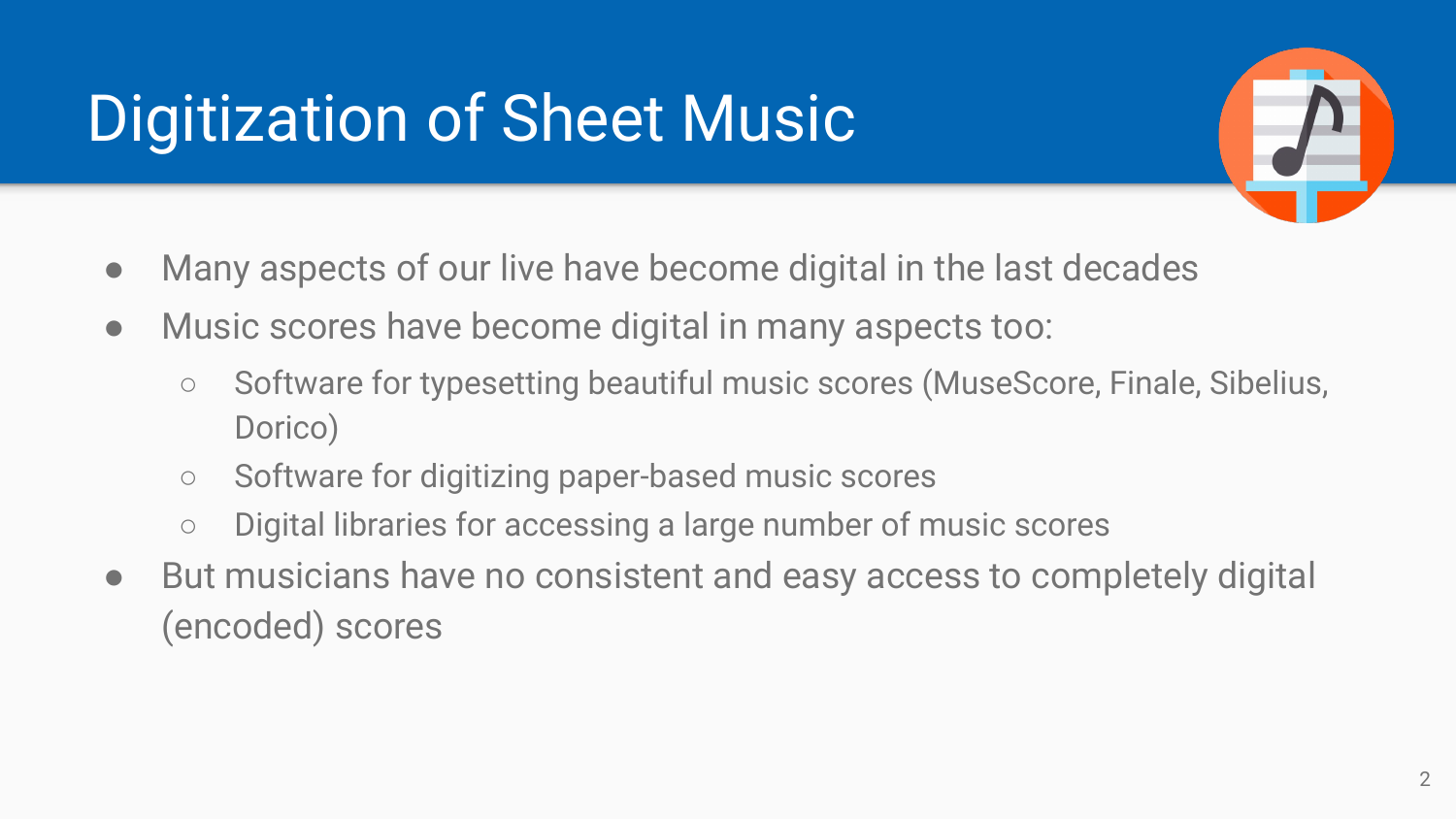# Our vision of Digital Sheet Music



Building a digital solution for musicians that can replace paper-based music scores has been attempted before but was often on par or inferior to paper-based music:

- Solution might not give access to the piece one is looking for
- Music scores do not meet the required quality standards
- Solution lacks essential features, such as the possibility to quickly navigate and easily annotate the scores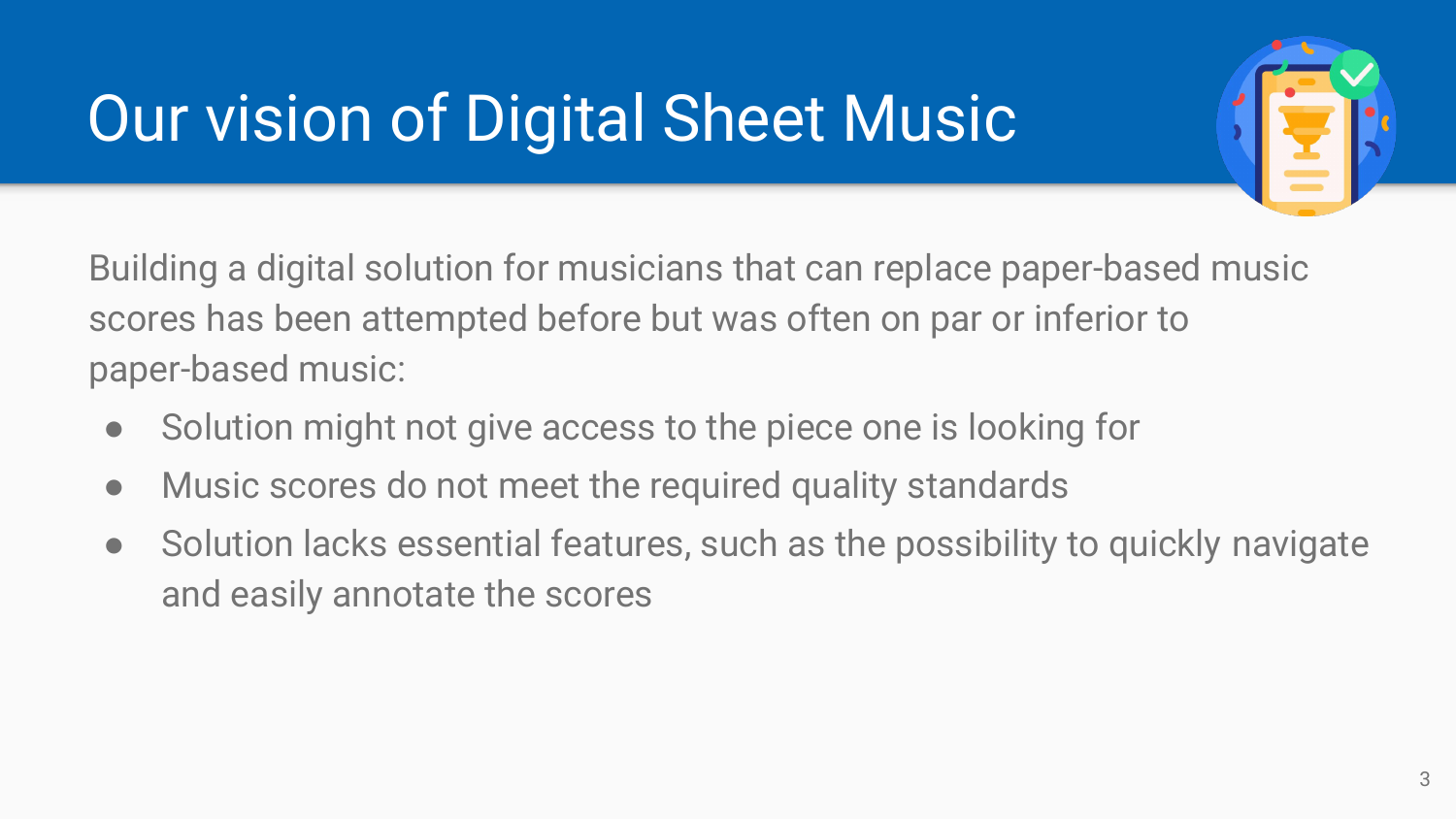# Our vision of Digital Sheet Music

A digital solution that can replace paper-based scores must:

- Be accessible and easy to use
- Give access to the music scores that the musician wants to perform
- Provide the same or more features than paper-based music scores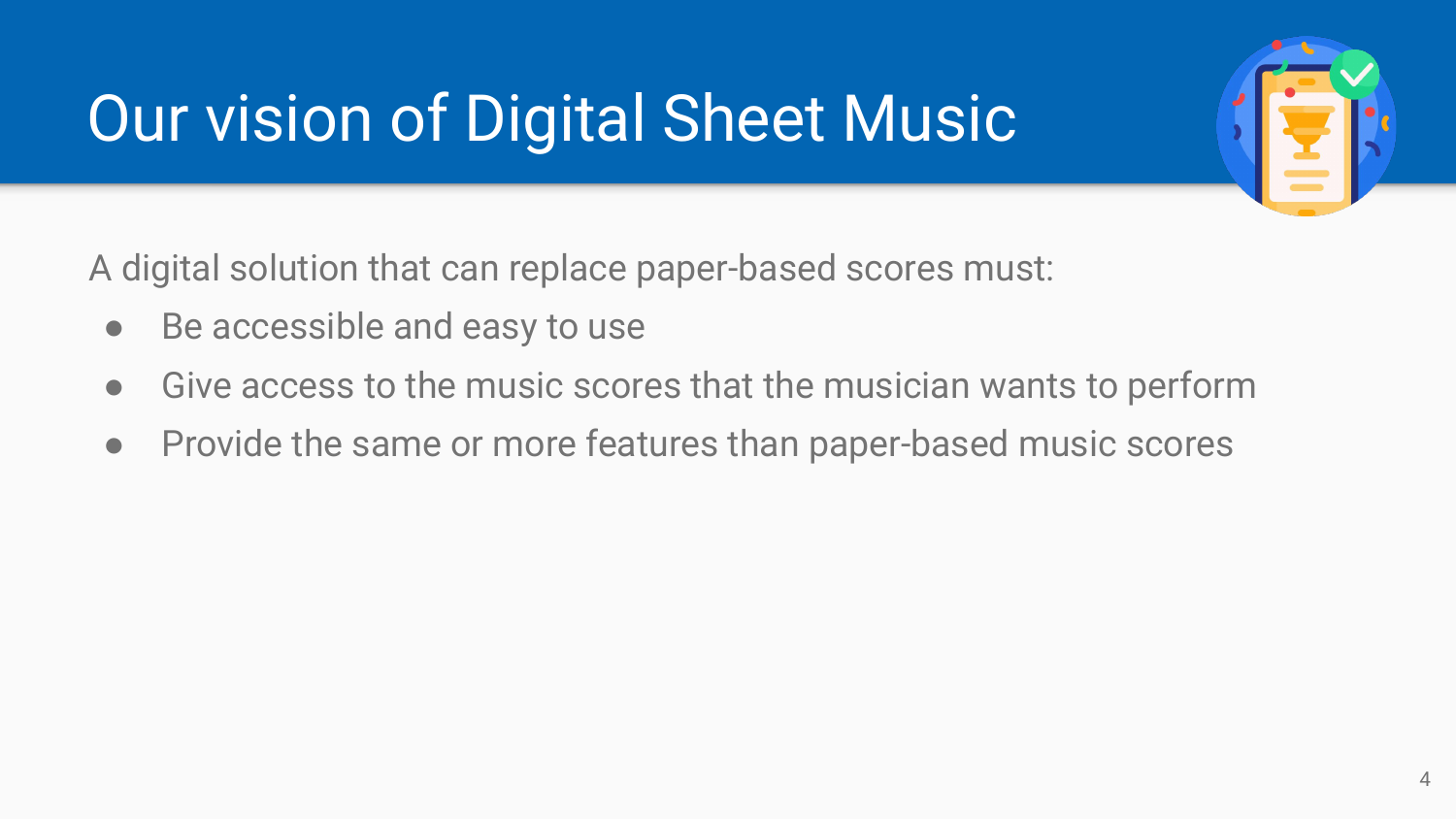## Enote: Intelligent Sheet Music



To fully unlock the potential of digital symbolic music scores, the company Enote was founded in 2018.

- Founders: Boian Videnoff, Josef Tufan, Evgeny Mitichkin
- Based in Berlin
- Currently around 40 employees

Our product at this stage:

- Mobile iOS Application for displaying digital symbolic music scores
- Access to a growing number of pieces
- Rich set of features (search, navigation, smart annotations, ...)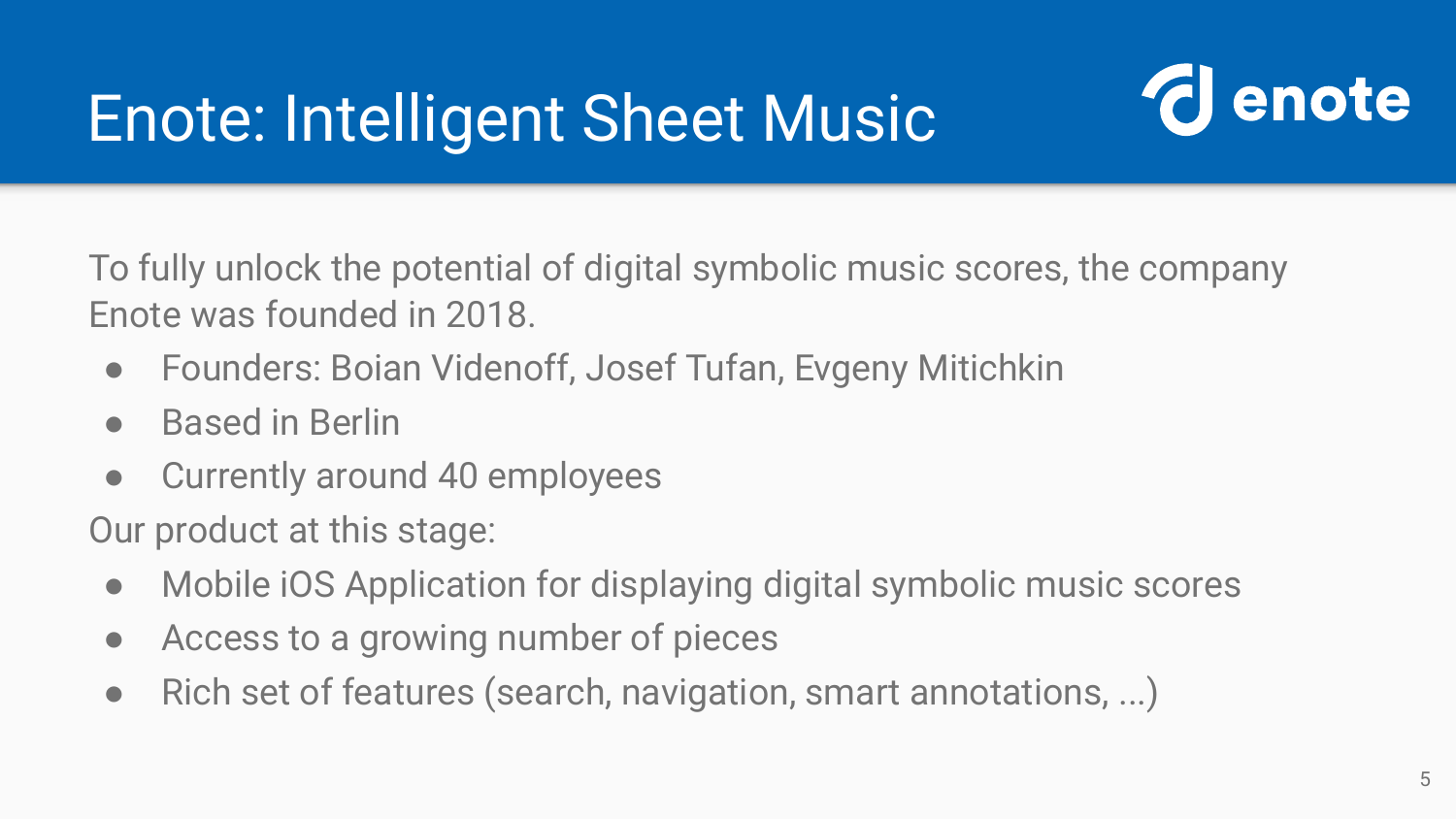#### Digitization Efforts

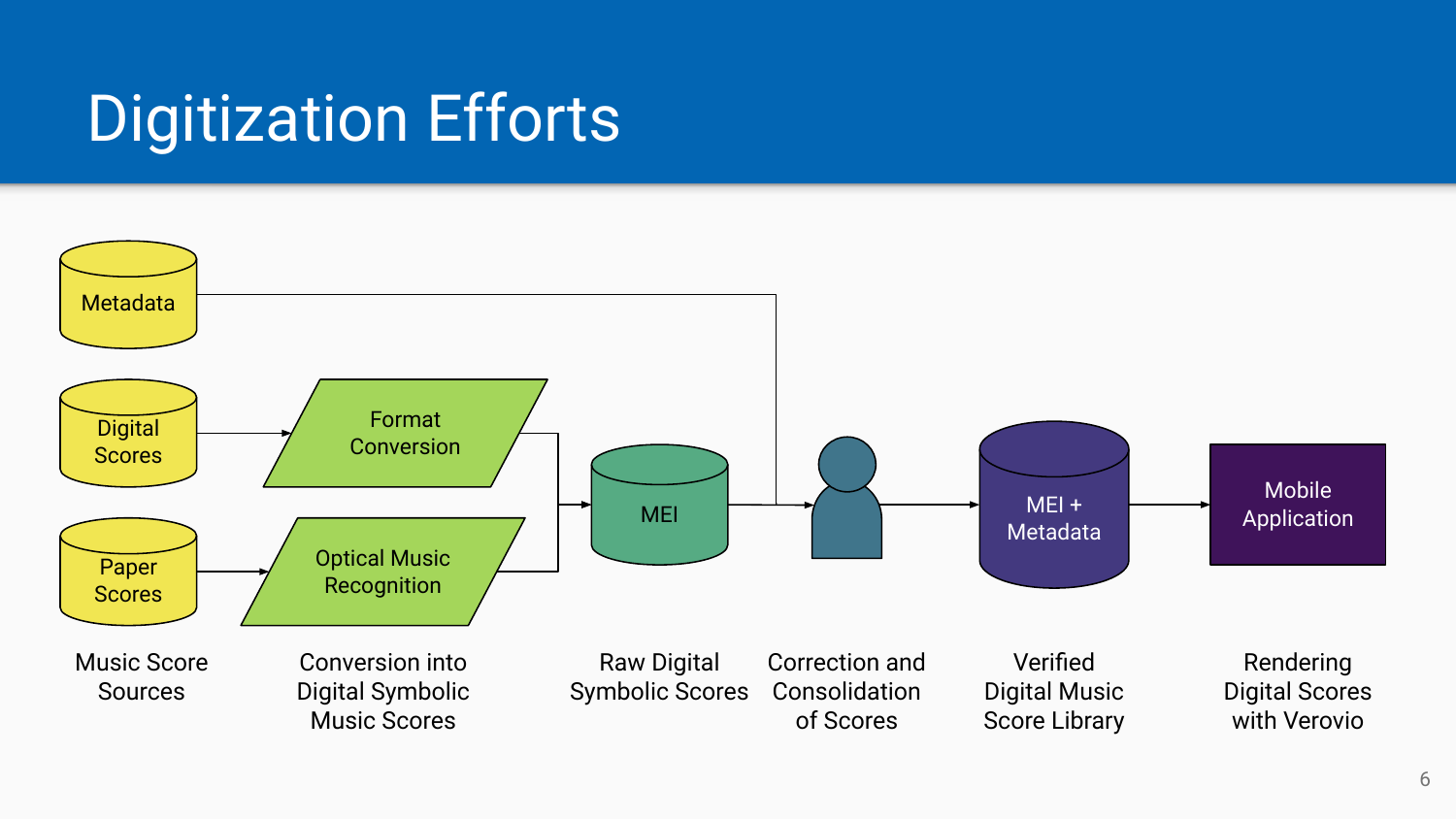#### Presenting Scores

- We store our music encoded as MEI (MEI.cmn)
- We render our music with Verovio
	- Verovio is open-source software
	- Integrates extremely well into iOS development
	- Verovio is really fast
	- Natural choice to engrave MEI files

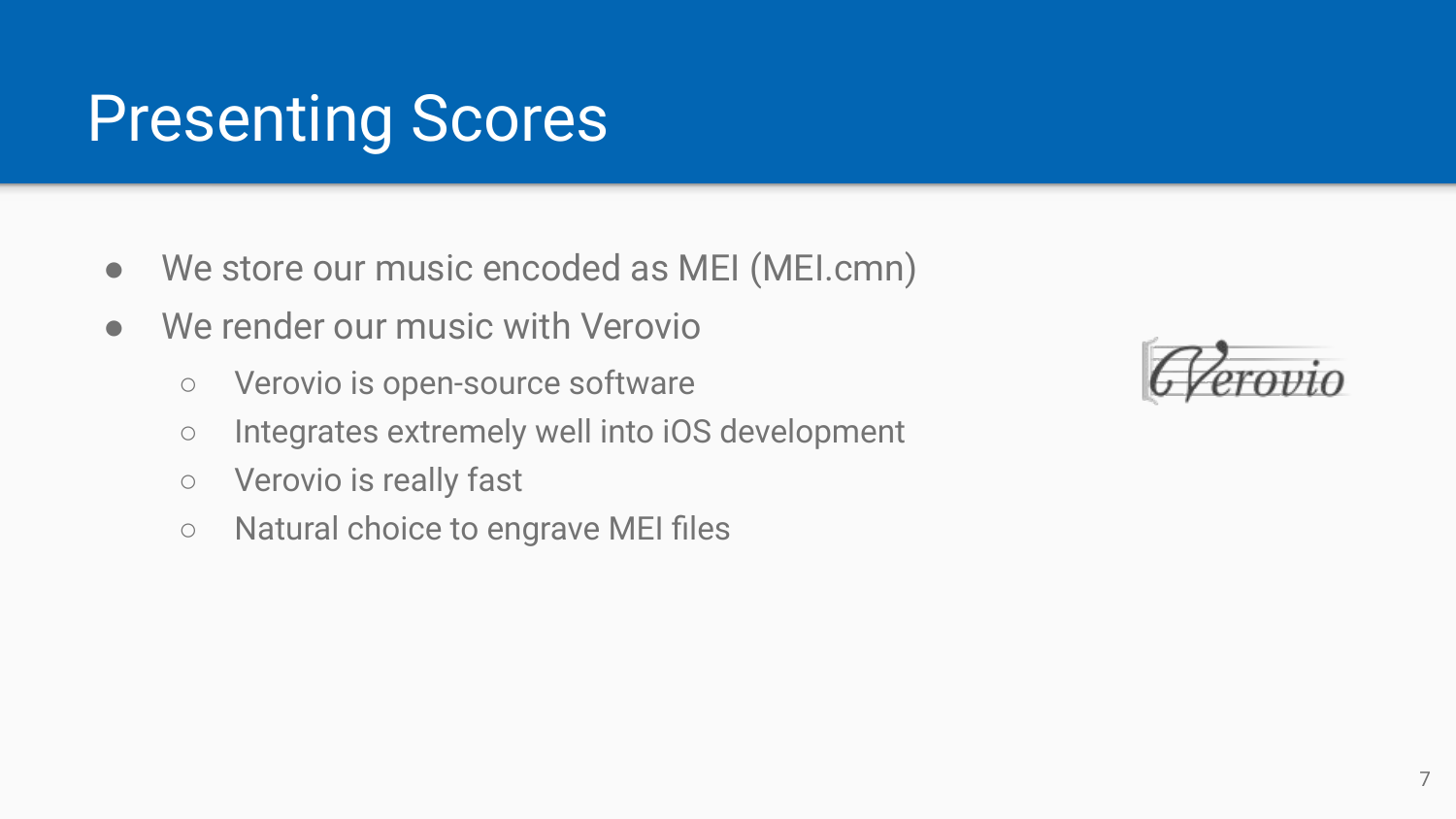## Building tools around MEI



- Merging files
- Applying our House style, e.g.
	- combining rests in part into multi-measure rests
	- unified rules for fermatas and tempo markings
	- expand beamed tremolos
- Extracting parts
- Giving back to the community: We plan to open source parts of this later on!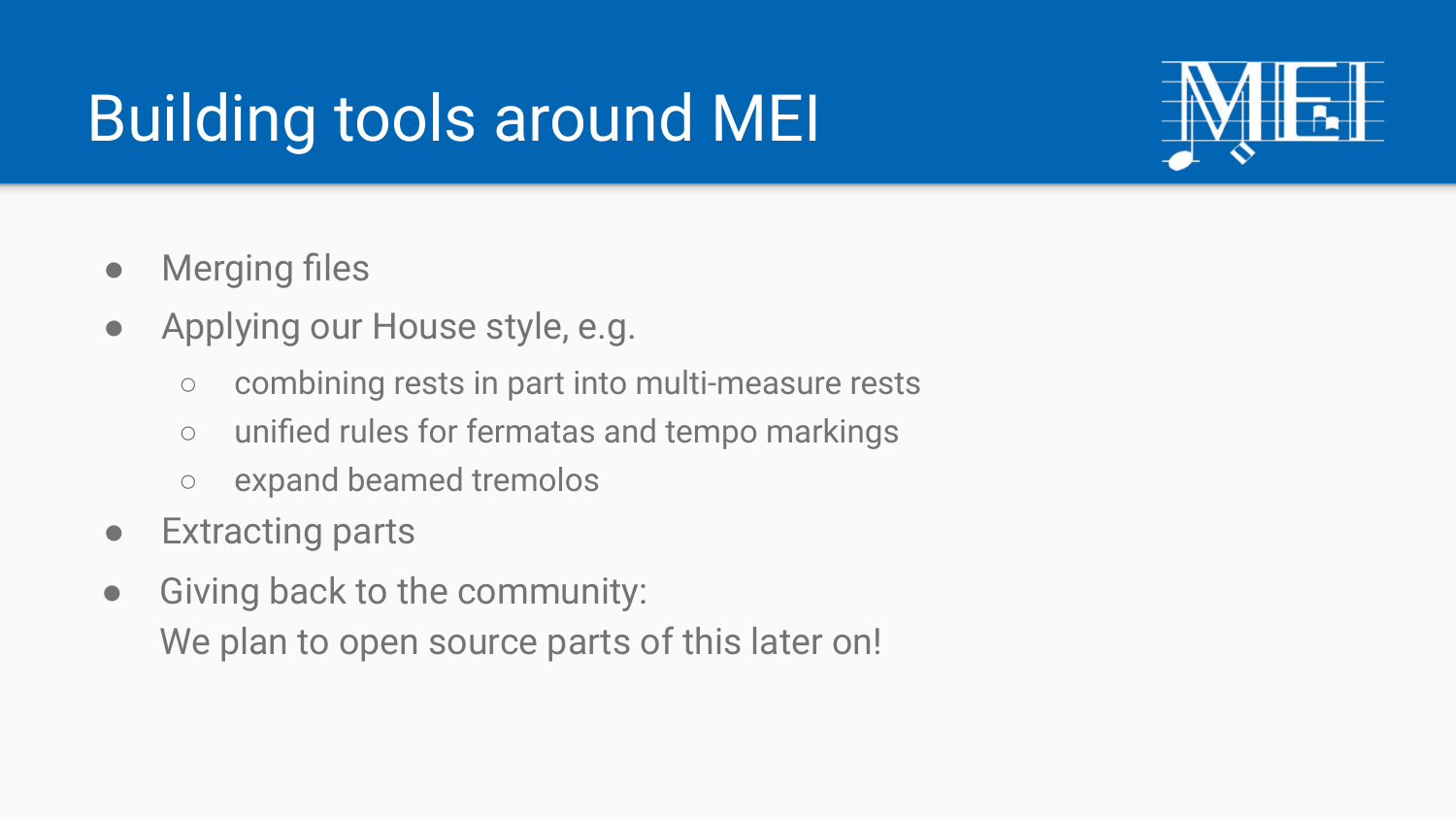#### Legato music font

- Developed for Enote's legacy style
- Based on Steinberg's Bravura
- SMuFL-compliant
- FOSS (OFL-1.1)
- Already available on GitHub

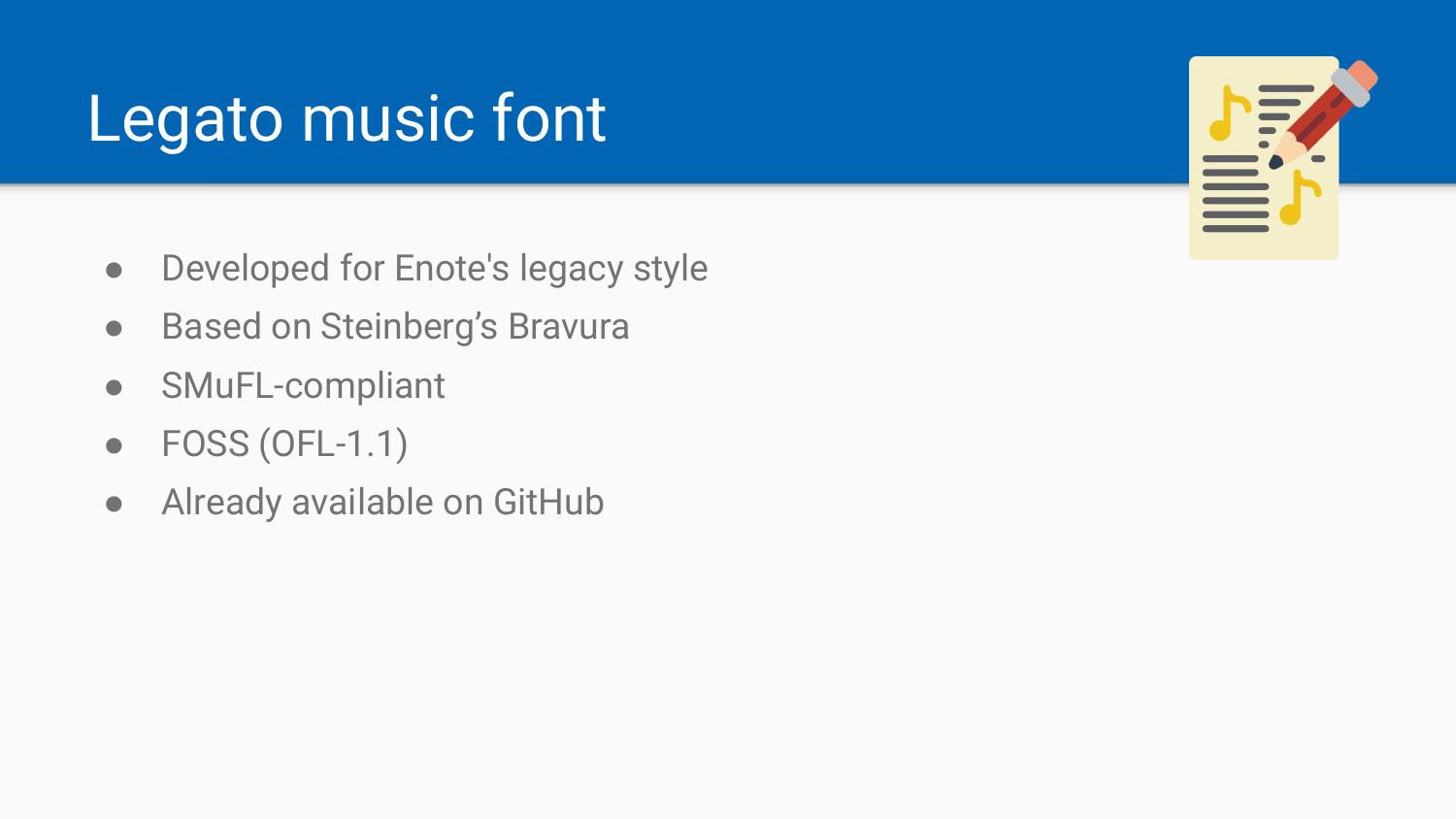## Improving Verovio

In order to make Verovio the gold standard for music engraving we contribute to its development:

- improve code
- add new features
- add missing glyphs to Verovio's own standard font (Leipzig)
- building a partnership between commercial and academic projects



**Laurent Pugin** @|xpugin

We've been receiving great code contributions to the #Verovio library from @enoteapp over the last year. An excellent model for partnership between commercial and academic projects to be strongly recommended for research infrastructures #digitalhumanities @snf\_ch @RISM music

U Enote @enoteapp . 26. Mai We're now live on the App Store apps.apple.com/de/app/enote-i... #IntelligentSheetMusic

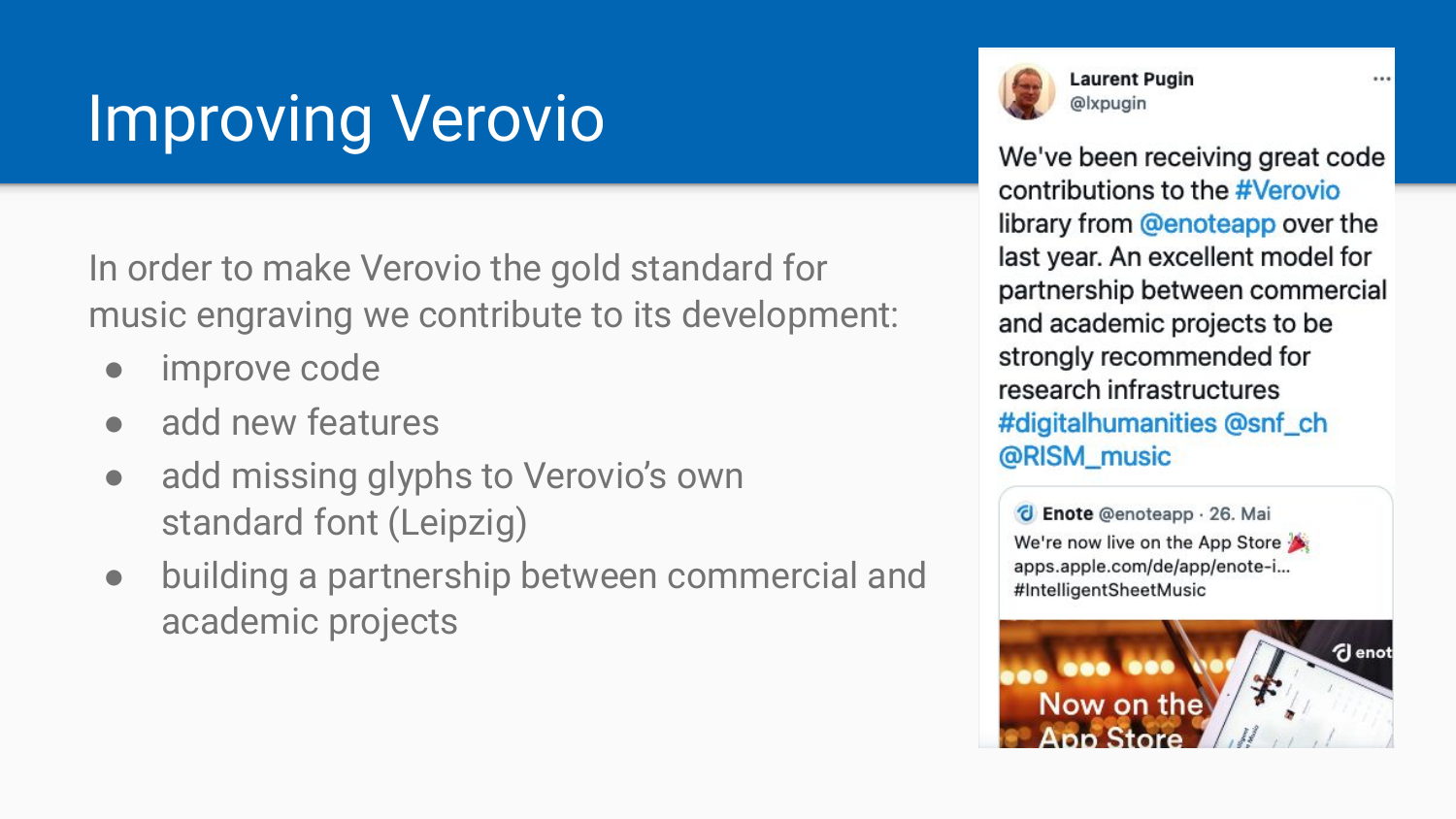## Improving Verovio

- Beams with mixed stem directions
- Improved automatic engraving of cross-staff slurs

See the full list of contributions in the change log on GitHub.



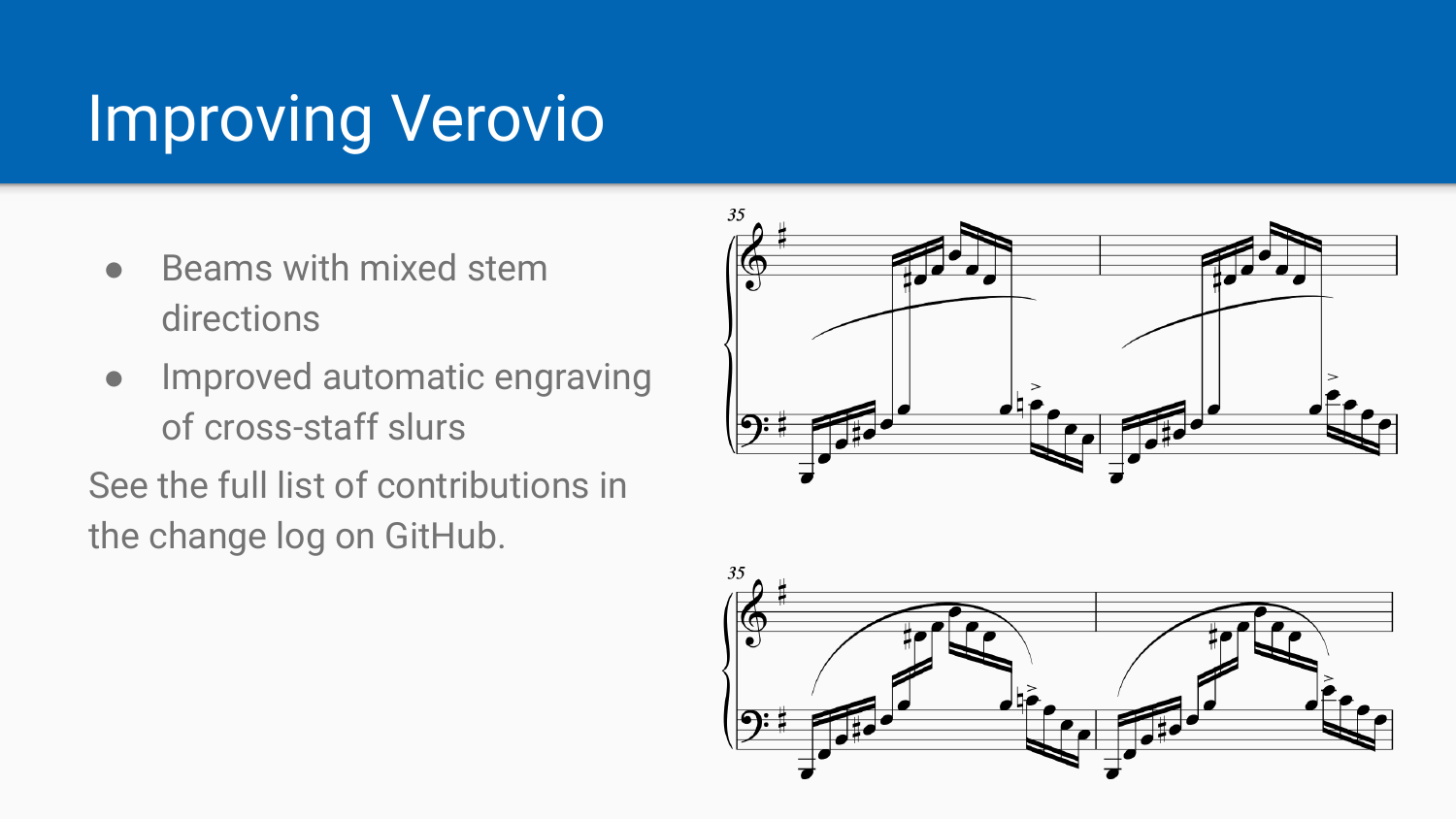### Summary and Outlook



Solution that unlocks the full potential of digital symbolic sheet music:

- Collecting and digitizing thousands of music scores with their metadata
- Offering mobile application that can replace paper-based music scores
- Preserving our cultural heritage by making it more accessible

Coming up next:

- Score editor
- More platforms (macOS desktop, Android)
- Automatic page-turning
- Virtual playback